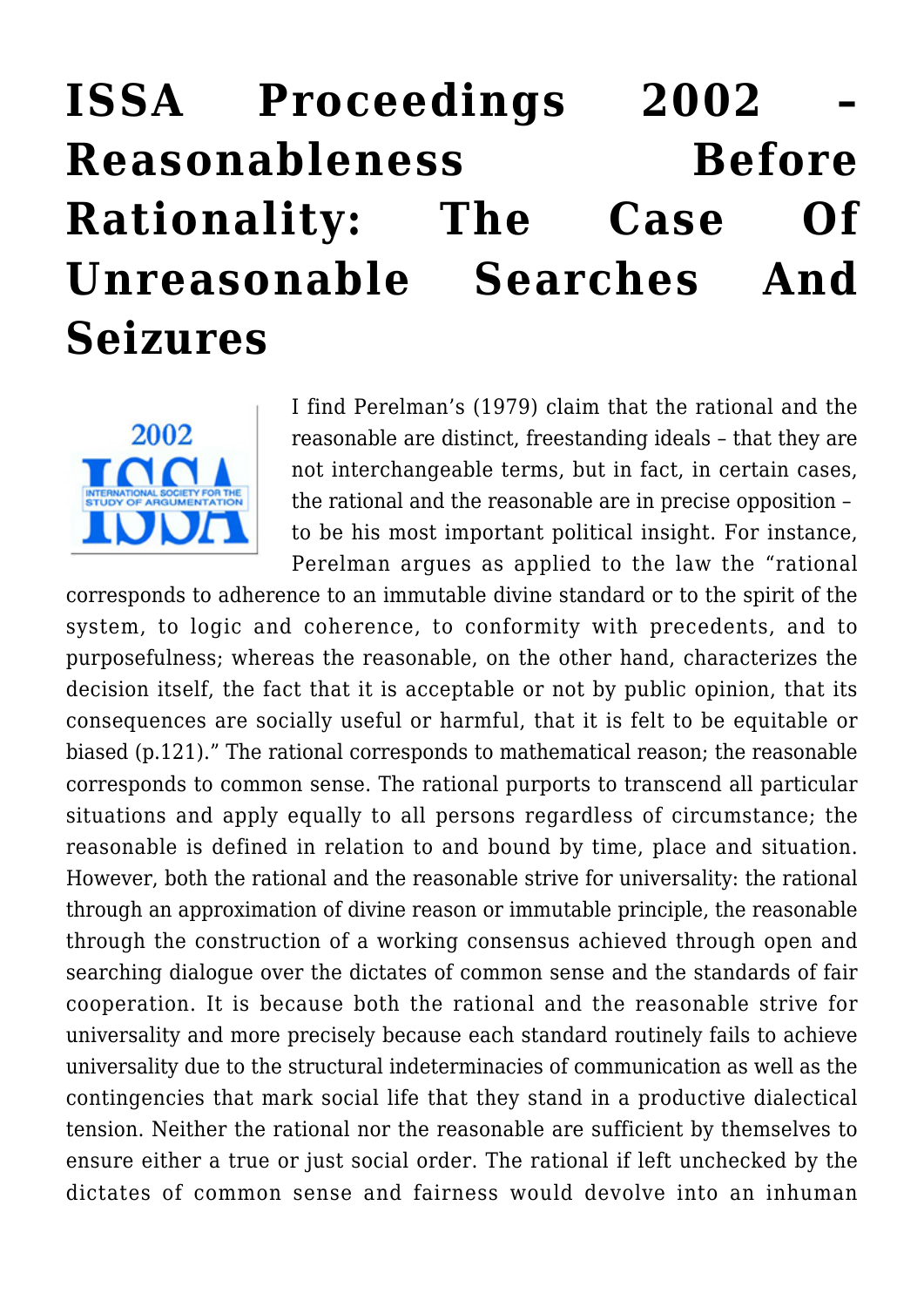instrumentality. The reasonable if unchecked by the systematicity of the rational would devolve into ethnocentrism. Hence, for Perelman, it is "the dialectic of the rational and reasonable, the confrontation of logical coherence with the unreasonable character of conclusions, which is the basis for the progress of thought (p. 120)."

Much of the reception of Perelman's work, it seems, abandons this dialectical stance – where each of these distinct standards would be entertained simultaneously, not to reject one in favor of the other, but, to have them constantly modify each other – in favor of the claim that practical reason is exemplary for theoretical reason. Perelman, and even more so his most articulate defenders such as Crosswhite (1996), Maneli (1994) and McKerrow (1982), hold that logical criteria, epistemic principles, and methods of inquiry are the result of a socialized, embodied, practical constellation of reasoning practices and norms of justification. These criteria, principles, and methods (which combine to form a community's understanding of rationality) do not exist as antecedent conditions for discovery and justification, but have emerged over time as the consequences of dominant processes of inquiry. Hence, the criteria of theoretical reason do not govern practical reason: practical rationality is the grounds for and therefore determines, the cogency of technical rationality and sets the limits for it. The relationship between the rational and the reasonable set out in the classic epistemic account is thereby inverted: the reasonable, understood as common sense, is the condition of possibility for the rational. It is this reversal – of the classical ideal of phronesis over the modern norm of instrumental rationality – that allows public judgment to serve as a normative standard for critiquing scientific knowledge that is the hallmark of contemporary rhetorical theory.

In what follows I support the counter-intuitive claim that it is possible to agree wholeheartedly with Perelman and his interlocutors about the nature of rationality and its social-communicative basis yet hold that this treatment of the reasonable as the grounds of rationality may have grave political consequences. That is, I contend that the move from conceptualizing the rational and reasonable as distinct, freestanding ideals to an understanding of reasonableness as a socialized, communicative, and embodied correction to the modern forms of instrumental reasoning sacrifices too much. The reasonable, as I hope to show, is better thought of in purely political, that is non-epistemic, terms as the standard of justification concerned with the legitimacy of the social application of power; a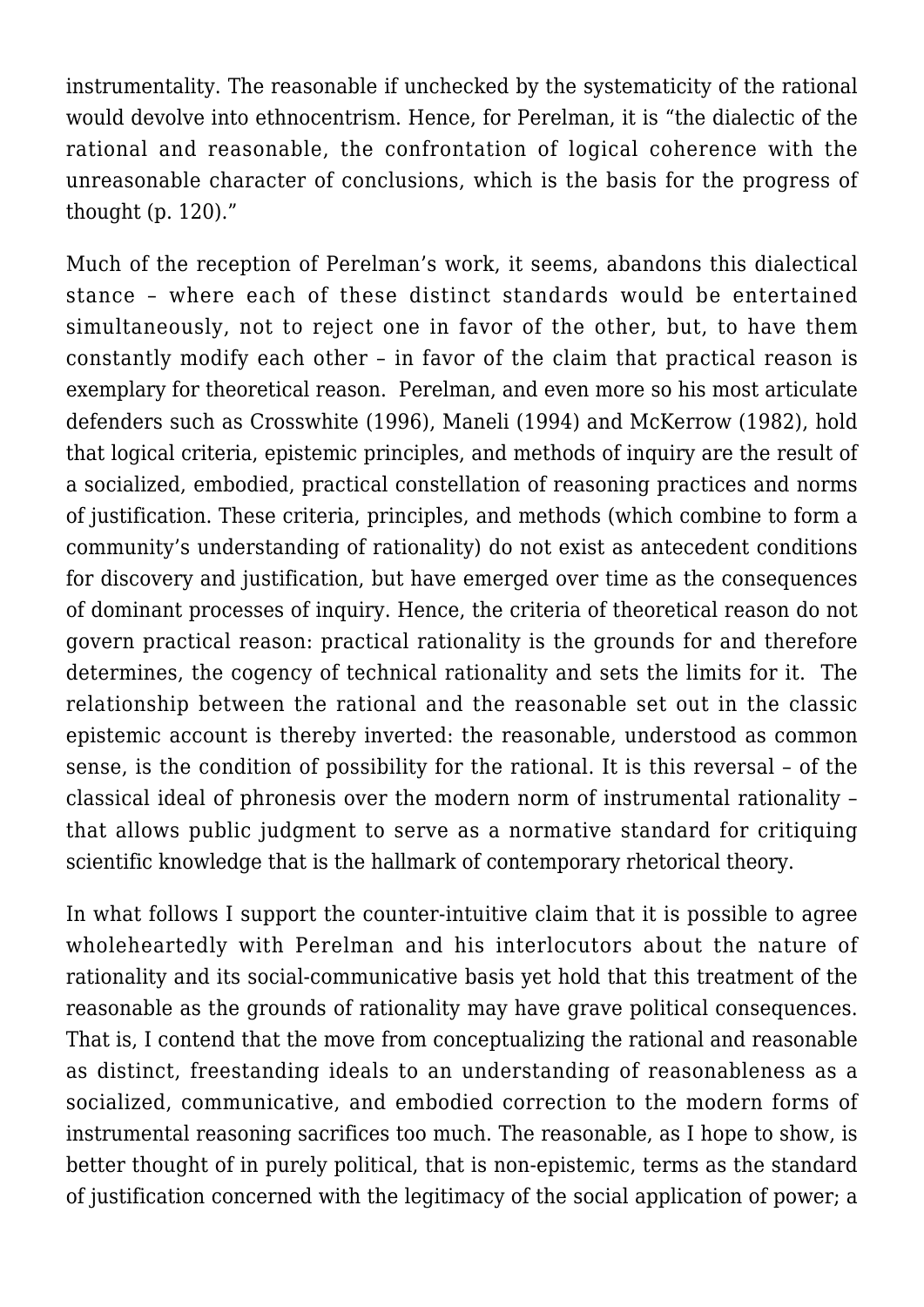legitimacy which is cashed out in terms of both democratic participation and preserving the minimum psychic and material conditions of freedom, equality and dignity. It is this full bodied sense of the reasonable, one as Perelman argues is embodied in our common sense, but not understood as a common understanding but the common ethical sensibility called into being through an articulation of a political sense of justice, that is robust enough to serve as the dialectical counterpart to the rational.

But rather than continue this argument in theoretical terms, as I have done on several occasions in the past (1999; 2001), here I pursue this line of argument by working through a case. Specifically, I will look at the career of the reasonable in the U.S. justice system; a career that in one important aspect turns on the question of what constitutes a reasonable search and seizure. For the purposes of this essay I will focus on an important case, *Terry v. Ohio* (1968) and its progeny, a case that deals with the constitutionality of the police practice of "stop and frisks," investigative detentions and searches for weapons on the bodies of criminal suspects on the street.

## *1.*

It was (and in some areas still is) common practice for police officers to patrol minority neighborhoods for anyone they thought looked "dirty," stop their car, jump out and throw their suspect up against the wall and give him or her a "toss" – a thorough search through his or her clothing and belongings, often accompanied by physical and verbal abuse (Harris, 1998). Prior to 1960 any contraband discovered in a toss could be used to arrest and convict, no questions asked. *Mapp v. Ohio* (1960), however, changed the rules for any case in which the Fourth Amendment arose. After *Mapp*, which held that the exclusionary rule applied to the states, police were instructed that all searches had to be based on probable cause. Probable cause, Mapp declared, exists "where the facts and circumstances within the officers knowledge and of which they had reasonable trustworthy information are sufficient in themselves to warrant a man of reasonable caution in the belief that an offense has been or is being committed (p. 655)." Thus gut instincts or bare hunches were no longer sufficient, the police had to "know based upon the facts present before them" that suspects were committing a crime if any contraband turned up in a search was to be used as the basis for conviction.

For the eight years between *Mapp* and *Terry* probable cause constituted a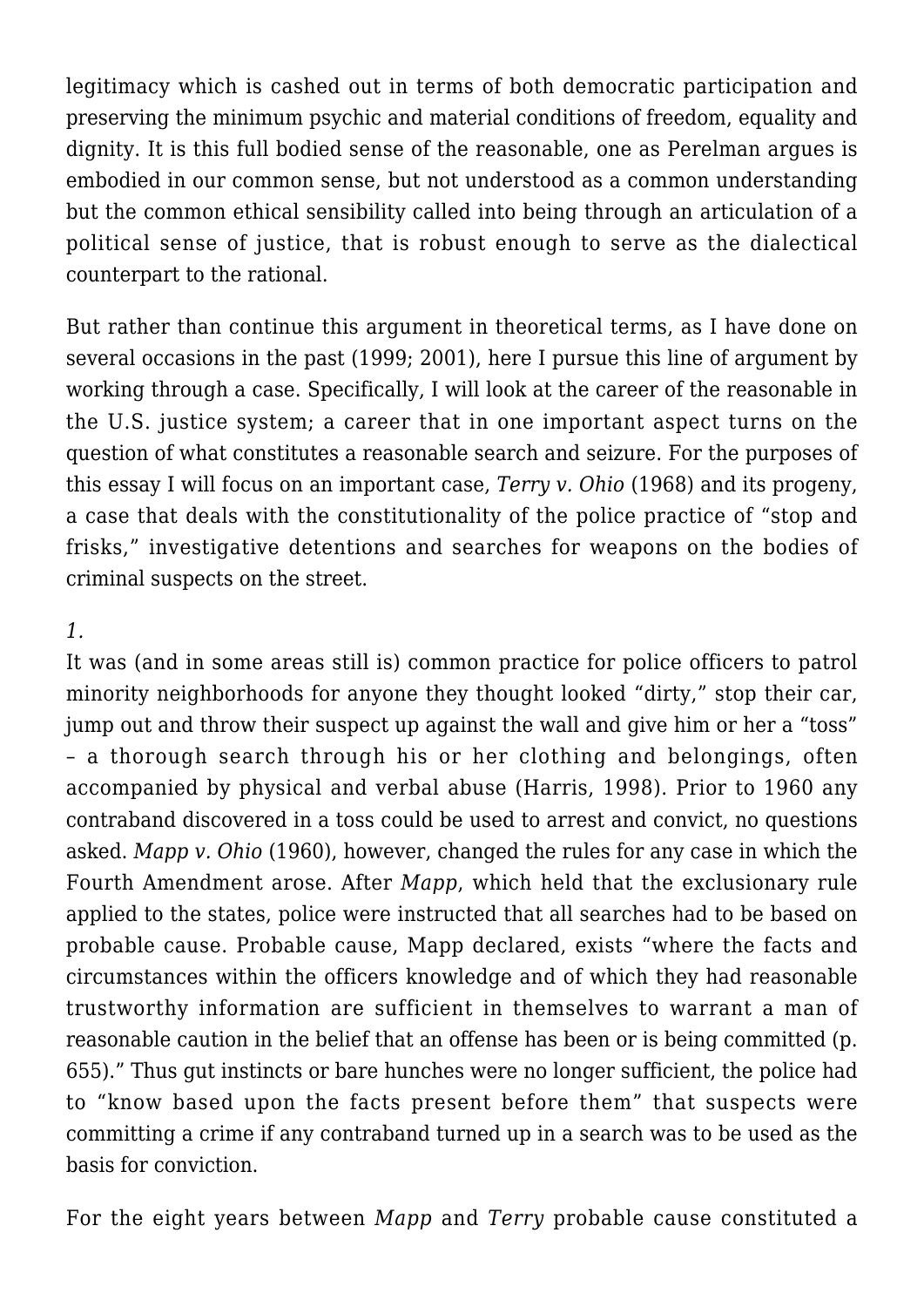reasonable search and seizure. Civil rights activists applauded the court's application of the probable cause standard, arguing that its rigorous epistemic norms helped deter malicious police conduct. Because the probable cause standard, the NAACP argued in it amicus brief in *Terry*, "seeks precisely to objectify, to regularize, the reasoning process by which the judgment of allowability of police intrusions is made" it is the only effective means of diminishing "as much as is institutionally possible the impact of subjective factors" underwriting the conduct of racist police officers (Greenberg, et al., 1968, p. 603). Three epistemic requirements inherent in the probable cause standard were said to help deter discrimination: the use of a reasonable man standard to depersonalize the judgment of the officer's conduct, the removal all questions of value and any normative evaluation of the desirability of police conduct thereby reducing the question to one of objective facts, and the directive that judges remove all traces of professionally motivated intuition in favor of an "independent and autonomous judgment." "In short," the NAACP concluded, "probable cause is a common denominator for police, judicial and citizen judgment. It permits the judge, after hearing the officer's account of his [or her] observations and his [or her] inferences from them, to pass a detached, independent and objective judgment on the rationality of those inferences (605)."

By 1968, there was considerable backlash against the Warren Courts'criminal procedure decisions. Nixon was making campaign promises to reverse the Warren courts liberal jurisprudence and restore respect for law and order. In the wake of race riots in New York, Memphis, Nashville, Minneapolis, Chicago, Washington D.C., police advocates, such as the Americans for Effective Law Enforcement and the National District Attorneys Association, were arguing that the stringent requirements of probable cause should not be held applicable to entire facets of policing such as investigative stops and/or frisks for concealed weapons. It was against this backdrop that the Supreme Court agreed to hear *Terry v. Ohio*, a case challenging the constitutionality of stop and frisks without probable cause.

On October 31, 1963 Detective Martin McFadden, a 39 year veteran of the Cleveland Police force, observed John Terry and Richard Chilton walk down the street and peer into a store window (he was unsure if it was a jewelry store or a United Airlines ticket office) approximately twenty times between the two of them over the course of twenty minutes. During this time Detective McFadden saw a third man approach, speak briefly with Terry and Chilton and then depart. Terry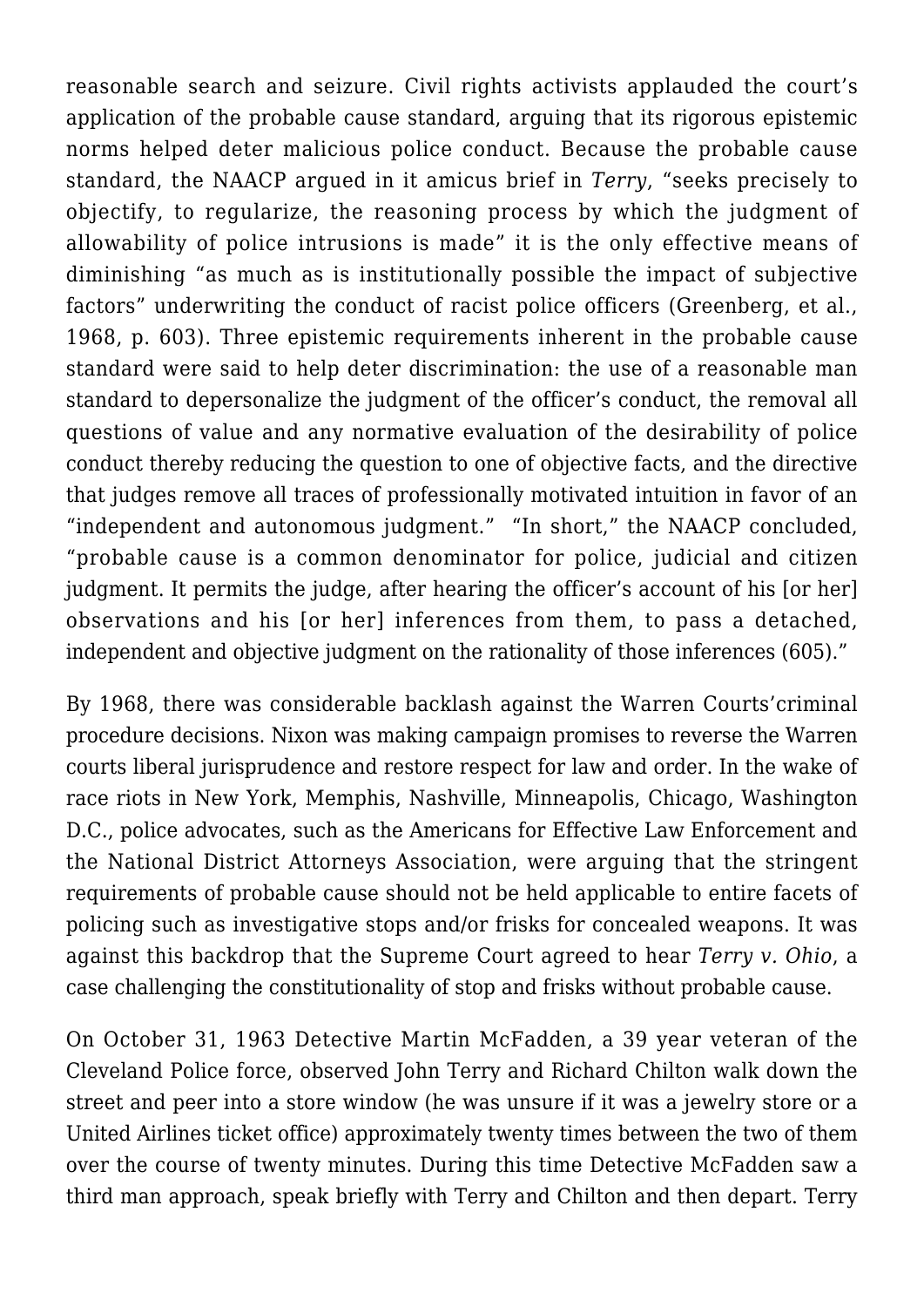and Chilton soon left the corner and went down the street where they met the third man and the three of them began conversing. Suspecting that the three men were casing the store for a robbery, McFadden approached them, identified himself and asked for their names. After receiving a "mumbled response" he spun the three men around and patted down the outside of their clothing. He found a gun in both Terry and Chilton's coat pockets and proceeded to charge each of them with carrying a concealed weapon. Terry and Chilton petitioned the Supreme Court to resolve whether the officer had, by frisking them, arrested them without probable cause in violation of the Fourth and Fourteenth amendments.

The court held that the stop and frisk was reasonable although Detective McFadden lacked both a warrant and probable cause. Chief Justice Warren argued that because judges could not approve street stops in advance, hence a stop-and-frisk warrant is impossible, the reasonableness of a stop and frisk is not judged by the presence or absence of probable cause. To determine reasonableness, the Court first had to assess if the governmental interest served by the search is sufficient to justify the level of intrusion on the individuals' privacy and, second, whether the officer had a good enough reason to justify the stop. The Court held that the intrusion presented by a short stop and frisk, while significant, was outweighed by the need to combat crime and that Detective McFadden's field experience and the nature of the facts (though themselves a collection of innocent behaviors) were sufficient to warrant reasonable suspicion. Furthermore, the Court ruled that a frisk is allowed if a reasonably prudent officer would suspect that the person is armed and dangerous. Given Detective McFadden's suspicion that a violent crime was imminent, it would be unreasonable to ask him to attempt to question potentially dangerous criminals without having the power to check them for weapons.

In *Terry v. Ohio* the Supreme Court radically changed the law. Police could now perform investigative stops and bodily searches on citizens as long as they had an "articulable suspicion founded upon reason." And it is this standard of "reasonable suspicion" – more than an inchoate hunch but less than probable cause – that has been the centerpiece of Fourth Amendment jurisprudence since. A stop and frisk is reasonable, the Court claimed, when the officer can articulate the reasons for his or her suspicion that criminal activity was imminent. Reasonable suspicion differs from probable cause by recognizing that facts alone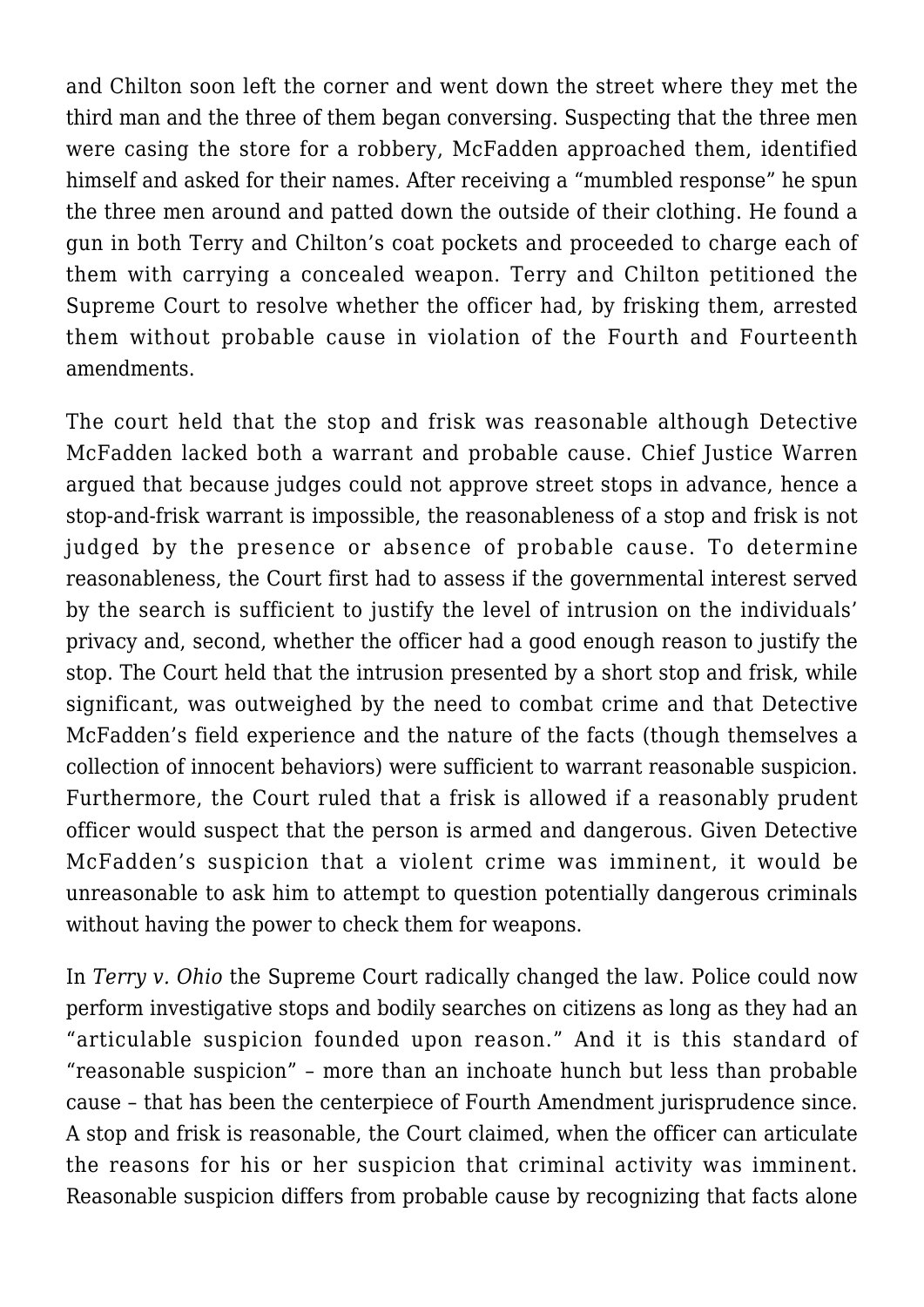do not make for the officer's suspicion, but these facts are always interpreted within the total context and in light of the officer's past experience. In the hurried and often volatile context of police work, suspicion is often founded on "commonsense" and "prudence" rather than rational, dispassionate, and autonomous induction. Like professionals in other fields, a trained officer with experience in a community can often sense something wrong even if he or she does not have the tools of legal and social scientific justification to back her or his claims. To satisfy the court, the officer simply must be able to produce a coherent and plausible narrative account of why he or she suspected wrongdoing. In essence, *Terry* worked by mapping a continuum of police-citizen interaction: arrest – stop and frisk – noninterference onto a continuum of epistemic seriousness: probable cause – reasonable suspicion – mere hunch. Each interval down the scale of police interference was met with a corresponding decrease in the degree of epistemic seriousness needed to justify the intrusion. Rhetorically, by placing reasonable suspicion in the middle of the continuum – between a probable cause standard that is founded upon a sterile and impossible account of rationality and the arbitrary relativism of the inchoate hunch, and mapping those epistemic norms onto the account of police conduct poised between the maximally intrusive threat of an arrest and the equally fear inducing image of police so bound by legal technicalities that they are unable to do anything – *Terry* works to render reasonable suspicion as an inherently attractive compromise between the need to fight crime and respecting individual freedom. Reasonable suspicion, in short, sounds eminently reasonable.

## *2.*

The "terry stop" and "terry frisk" have become routine law enforcement practices. And the reasonableness test set out in *Terry* does not just hold for stops and frisks anymore but has become the basis on which most Fourth amendment claims are decided. Instead of carving out a narrow exception to the probable cause standard, what Warren intended, reasonable suspicion is the norm and probable cause the exception – a particular type of inference, one founded on especially strict standards of proof, applicable only in those cases when a warrant is necessary. Thus, in this case, the reasonable has become the grounds of the rational.

This expansion of *Terry* has been a gradual one. While prevalent in the rhetoric of the Rehnquist Court – and one need to look no further than Brennan and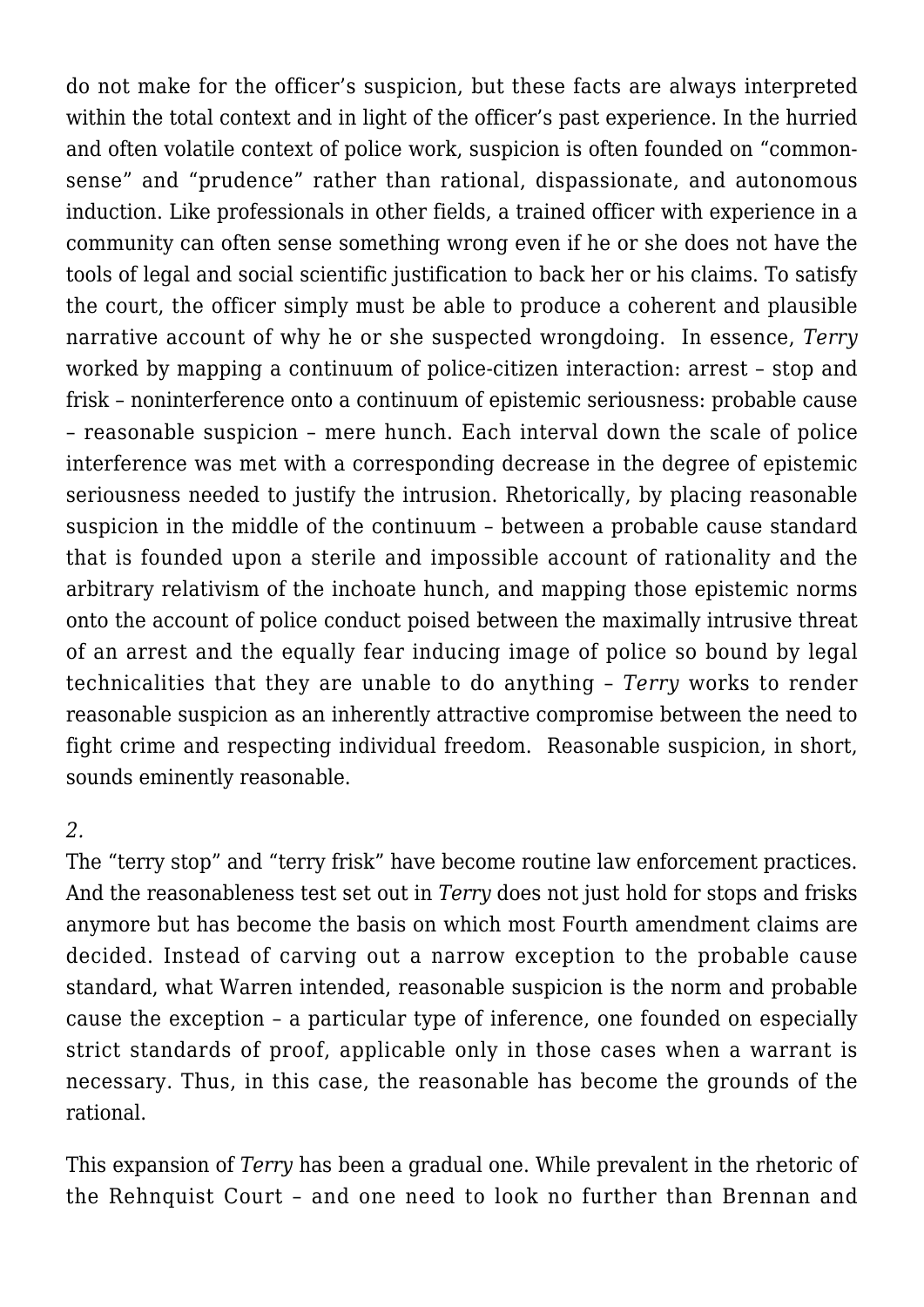Marshall's consistent stream of dissents (in fact both Justice recanted their decision in *Terry*) to see how pliable the idea of reasonable suspicion has become in the hands of Rehnquist – it is the lower courts that have done most of the dirty work in eviscerating the probable cause standard, requiring less and less evidence for a search and seizure (Harris, 1998). Two doctrinal devices have been key: the acceptance of categorical judgments as the basis for reasonable suspicion and a practice of post-hoc review that rationally reconstructs police accounts so they almost always meet the standard of reasonableness.

The last twenty five years have seen the lower courts steadily move away from *Terry's* insistence on individualized suspicion. "Instead," as David Harris points out, "lower courts have begun to rely on a categorical jurisprudence – that is, an ascertainment of whether the suspect fits into one or more overly broad categories, instead of an examination of facts that would tell both the officer on the street and a court deciding a suppression motion whether or not there was reasonable suspicion to believe that a person was involved in crime and armed (1998:987)." Thus police can stop based on factors such as being in a high crime area, acting evasive, and looking like you do not belong in a certain part of town, regardless of the actual circumstances. Moreover, police officers can perform bodily searches if they believe that the suspect is involved in a "highly dangerous" activity such as narcotics trafficking (the courts have also allowed searches for possession too, even though such cases are much less likely to involve weapons) and burglary. Police also are free to search any and all persons accompanying suspects, including all passengers involved in a traffic stop or, in a decision that came down just this week, all persons who are on the same bus as a suspect. The problem with such categorical judgments, in addition to the obvious fact that they are often merely pretexts for harassing minorities, is that they are very inaccurate indicators of criminal behavior and will inevitably affect many innocent citizens.

If nothing comes of the search, which is often, the officer will never have to articulate the reasons for the stop and there will be no basis by which to challenge any indiscretion or abuse. The stops that an officer has to justify are those resulting in prosecution and in those cases the officer will get considerable help from the prosecutor (and because the facts warranting suspicion are considered objective and their interpretation merely a recollection – which may have to be drawn out, like a doctor making a diagnosis on the basis of reported symptoms – the court condones this practice). Further, since courts prefer to rely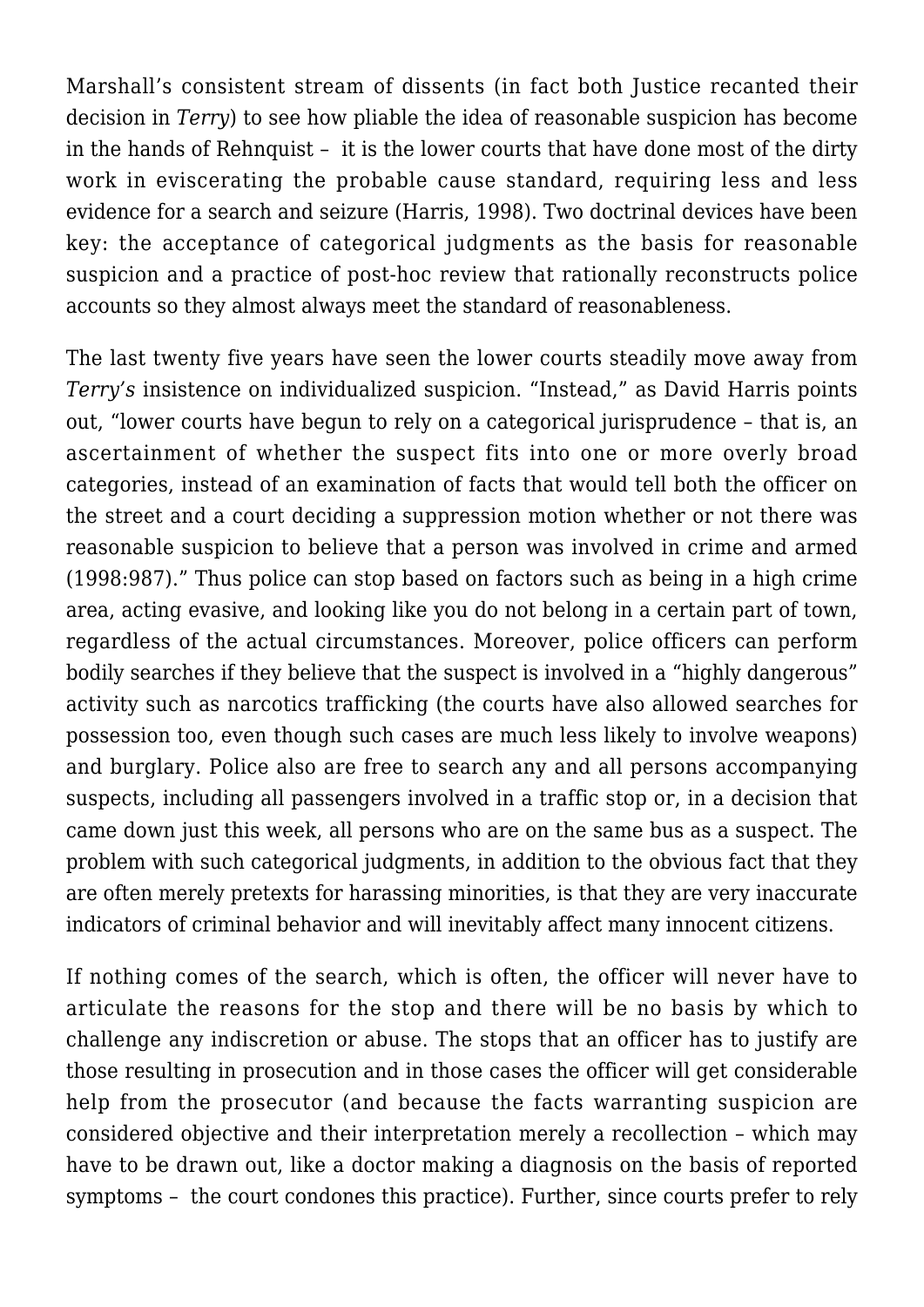on the "common-sense" of the police officer in the field virtually all stops are affirmed. In determining reasonableness the Court eschews the analysis of probabilities as an example of an unreasonably "Procrustean" application of legal formalism in favor a "practical, non-technical, common-sense" standard of proof. According to Justice Blackmun in *United States v. Cortez* (1981), "the process does not deal with hard certainties, but with probabilities. Long before the law of probabilities was articulated as such, practical people formulated certain common-sense conclusions about human behavior; jurors as fact finders are permitted to do the same – and so are law enforcement officers. Finally, the evidence thus collected must be seen and weighed not in terms of library analysis by scholars, but as understood by those versed in the field of law enforcement (418)." Even a cursory reading of recent cases provides many examples of the Court performing the most charitable of rational reconstructions, filling in the missing premises and supplying the appropriate backing so that officer's common-sense inferences take the shape of rational argument.

If living in a high crime area and acting evasive are reasonable grounds for a stop and frisk, it is obvious that minorities will find themselves subject to a disproportionate number of searches and seizures. African-Americans and Hispanic Americans are likely to find themselves in high crime areas simply because they live and work there. Moreover, they may have very good reasons for wanting to avoid contact with the police given the history of baseless searches being used as a pretense for public humiliation and physical abuse. This results in, as David Harris points out, a vicious cycle. "Police use *Terry* stops aggressively in high crime neighborhoods; as a result, African Americans and Hispanic Americans are subjected to a high number of stop and frisks. Feeling understandably harassed they wish to avoid the police and act accordingly. This evasive behavior in (their own) high crime neighborhoods gives the police that much more power to stop and frisk … [Hence] those communities most in need of police protection may come to regard the police as a racist, occupying force; … an American form of apartheid, in which racially segregated areas are patrolled by police agents … imbued with special powers because of the dangerous nature of the areas they control (1994: 681)." The erosion of *Terry* in the name of reasonableness makes abundantly clear, as Gregory Williams concludes, "that the recent line of *Terry* cases … is this Court's version of *Plessy v. Ferguson*." These decisions "clearly permit the establishment of separate and unequal societies … If society has to live with results of these decisions, then the Supreme Court must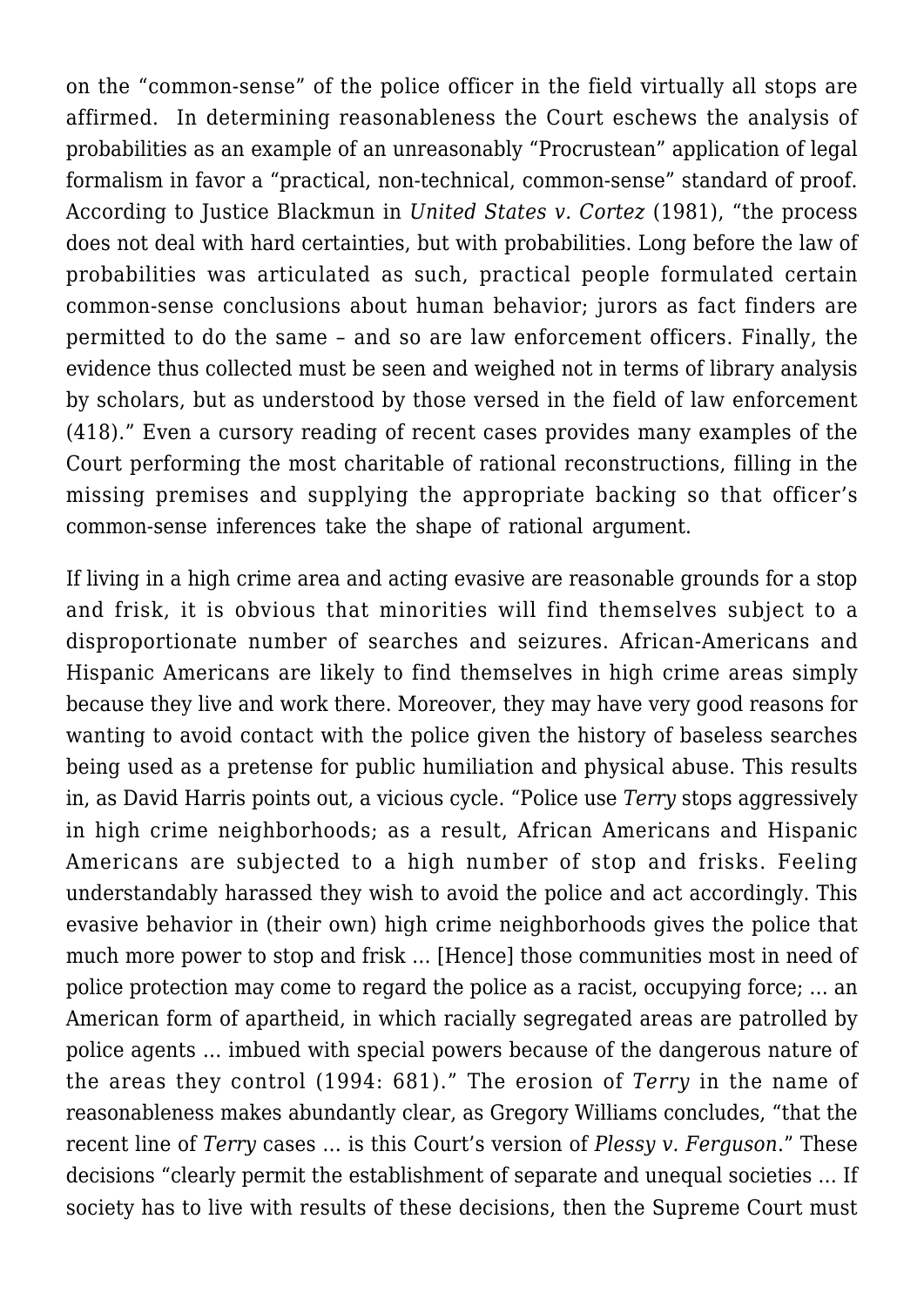face the fact that instead of contributing to the development of an equal and just society, it is contributing to racial polarization by its refusal to explicitly discuss the racial implications of it decisions (1991:586)."

*Plessy's* insistence that the constitution is "color-blind" was incorporated into the Court's understanding of the Fourth Amendment in *Whren v. United States* (1996). Writing for a unanimous court, Justice Scalia unequivocally stated that the officer's subjective intentions, even if racist, are irrelevant to the determination of the unreasonableness of a search or seizure (though the court in *Brigoni-Ponce* (1975), a case concerning border searches, claimed that the race of the suspect can be a positive factor in assessing whether an officer has reasonable grounds for a search). Scalia argued that if the Constitution prohibits discriminatory law enforcement practices, the remedy should be found in the Equal Protection Clause rather than the Fourth Amendment. This is an empty promise. An equal protection violation is almost impossible to prove: A defendant must show, by a preponderance of evidence, that the officer who stops him or her treats African Americans (for instance) differently, as a whole and with conscious intent, than Whites. But since police reports and judicial opinions often leave out the suspects race, and the police force and justice department is under no obligation to provide statistics on stops this claim can not be substantiated (and here it should be pointed out that Warren wrote Terry in race neutral language, even though Terry and Chilton were African American and Detective McFadden could not articulate any other reason than he "did not like the way they looked" for watching Terry and Chilton for twenty minutes).

I think there is clear and convincing case to be made that the Rehnquist Court has reversed the promise of the Fourth Amendment. Rather than securing the citizenry from "unreasonable" governmental intrusions and protecting the conditions of possibility for personal dignity for all, the current interpretation of the Fourth Amendment is now part of a strategy, with reasonableness as it primary analytical weapon, for expanding police power.

Many constitutional commentators echo the NAACP's sentiment that that the only way to halt this evisceration is to return to a pre-*Terry* formulation of probable cause: "Indeed the, the mission of stop and frisk theory to establish some third state of police powers, midway between those that can be exercised wholly arbitrarily and those available only upon probable cause, has the allure of sweet reasonableness and compromise. The rub is simply that, in the real world, there is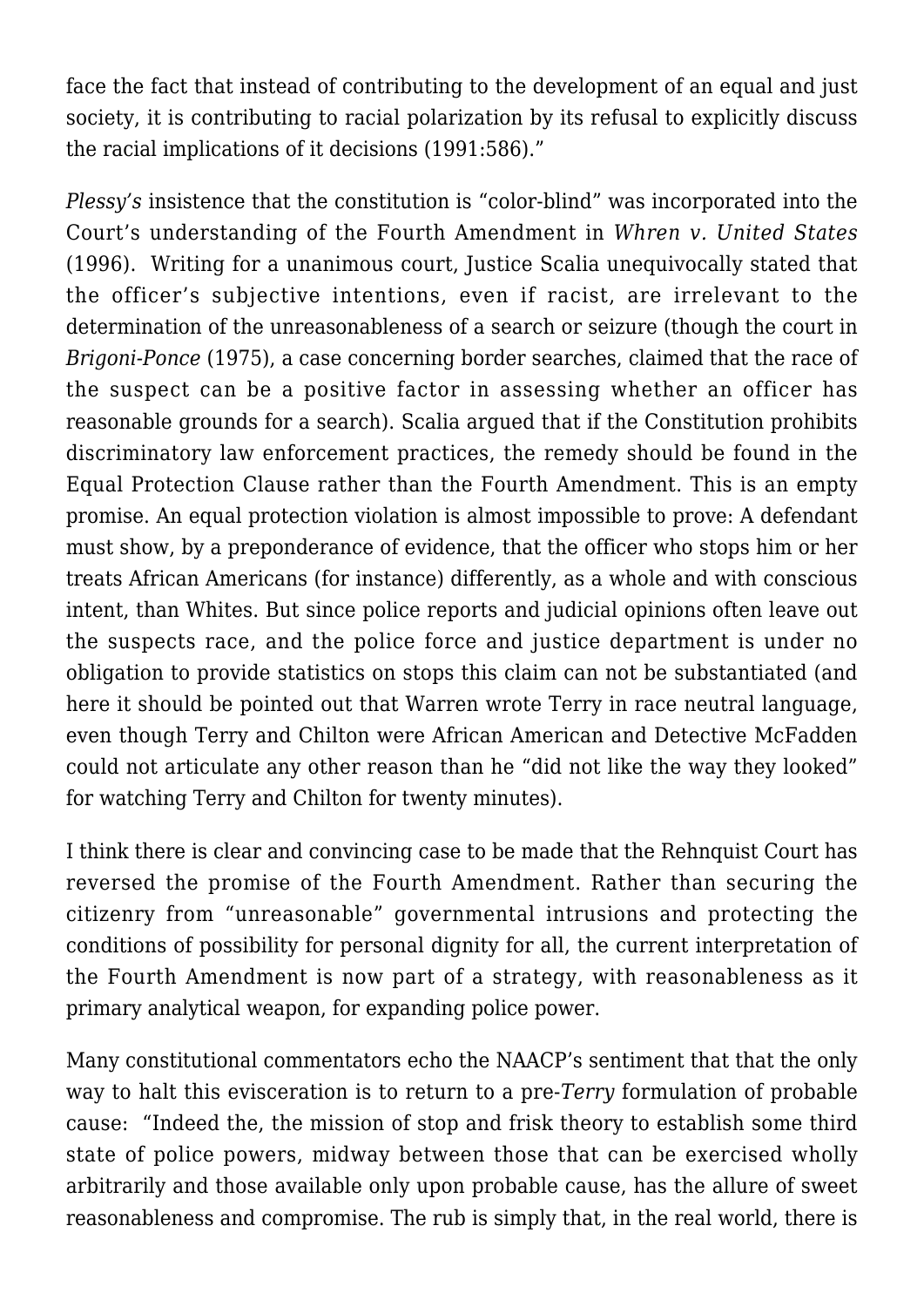no third state; the reasonableness of theory is paper-thin; there can be no compromise. Probable cause is the objective, solid and efficacious method of reasoning – itself highly approximate and adaptable, but withal tenacious in its insistence that common judgment and detached, autonomous scrutiny fix the limits of police power … Police power exercised without probable cause is arbitrary. To say that the police may accost citizens at their whim and may detain them upon reasonable suspicion is to say, in reality, that the police may both accost and detain citizens at their whim (Greenberg, et. al., 1968:56-57)"

As comforting as the ideal of a dispassionate and objective norm of rationalitysounds when confronted with the alternative of arbitrary or worse, malicious power – and what the NAACP really fears that malicious cops will be able to harass minorities unfettered by the law (but how can a standard of proof really deter violent police conduct if police typically do not arrest those they harass) – a return to a pre-*Terry* probable cause standard is neither feasible or desirable. First, the doctrinal framework simply does not exist to overturn *Terry* without the Court simply admitting it was wrong (think of all the convictions that would be challenged), let alone the political climate certainly weighs against such a return. Second, if the court were to return to the probable cause standard they most certainly would react by substantially narrowing the range of police conduct accountable to the Fourth Amendment (remember the most common argument of police advocates at the time of *Terry* was that a stop and frisk did not constitute a search or seizure at all. Furthermore police misconduct was rampant before *Terry*). Finally, as Ahkil Amar (1998) argues, the court may very well continue down its current path by simply watering down the probable cause requirement altogether (which in many ways it already has). "If that happens we will have betrayed the textual command of the second clause of the Fourth Amendment: We would be allowing *warrants* on something other than true probable cause. In other words we would be authorizing general warrants [warrants that give unlimited power to search, survey and seize anything that is held to contravene the State's objectives, something like section 218 of the USA Patriot act]-precisely the evil the Framers meant to reject in the second clause (1116)."

But, most importantly, simply calling for a return to the probable cause standard neither answers the initial questions posed to the *Terry* Court – what degree of certainty can be realistically expected of police officers in the midst of investigating a crime and what sorts of preventive measure can they take to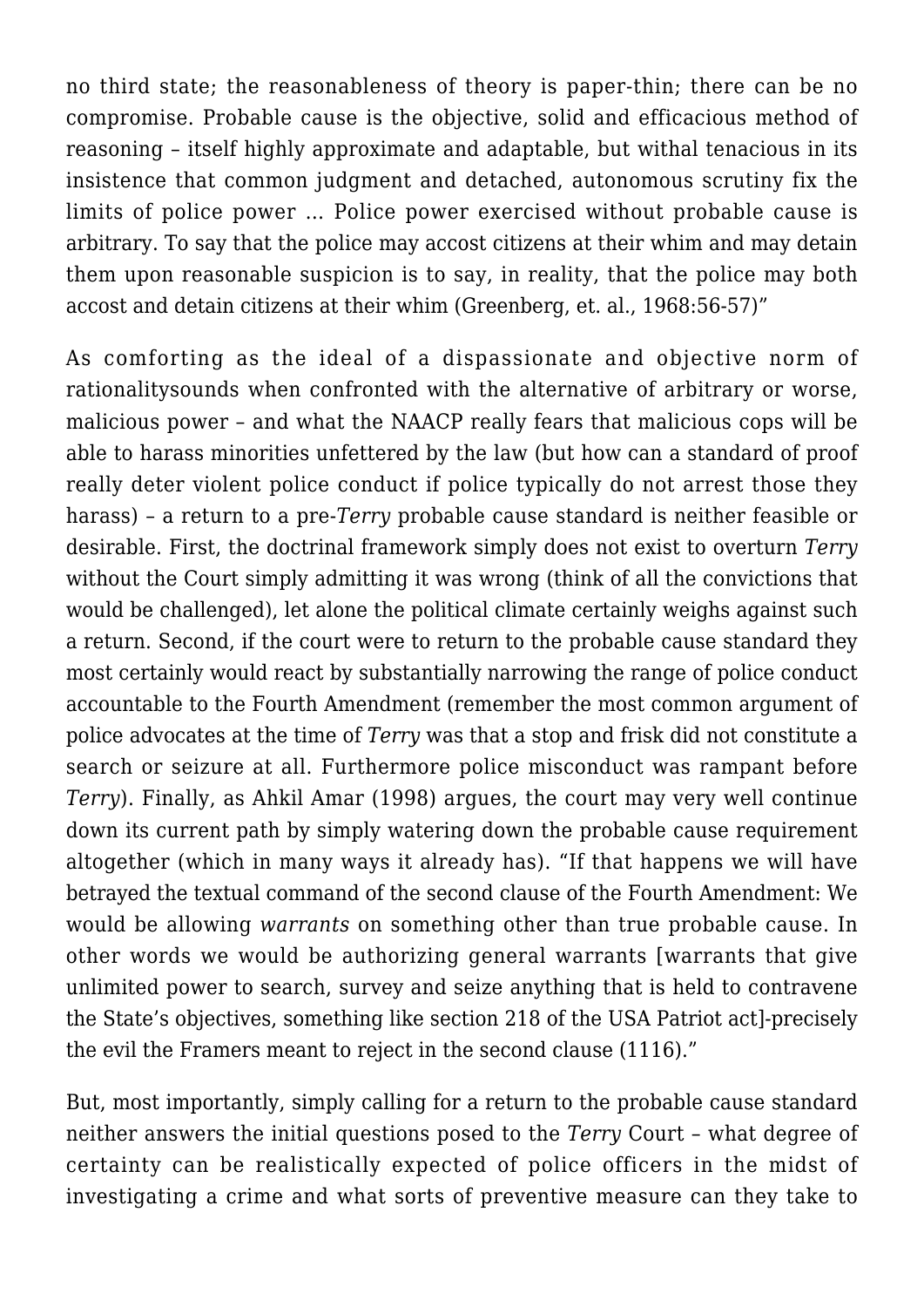protect themselves–and thus cannot explain the shift to reasonable suspicion, nor does it alleviate the real fears of malicious police conduct.

To address the first issue is to ask for what sorts of reasons should police be able to stop and frisk a suspect. Warren's answer, which I think a good one, was if the officer had good reasons to think that a crime was about to take place. Warren understood that having a good reason did not mean certitude or even a mathematically precise sense of probability. He also understood that in the midst of the situation police have to rely on less evidence and react in less time than most of us would ever be willing to; that is, he understood that there was such a thing as a valid hunch. Police work is inherently subjective. But, because it is so, officers have a special responsibility to constantly review their conduct and assess the reasons for their acts. And the purpose of the magistrate is to review those especially problematic cases, cases where mistakes may have been made. The contextually sensitive, temporally responsive and biographically informed practice of reasoning that Warren tried to describe in *Terry* does not fit the bill of probable cause, if by that term we mean an impartial, universal and objective standard of proof. But it certainly is not arbitrary either; our inferences and justifications do not have to be formally valid to be rational and thus worthy of assent. I take the central teaching of (to borrow a phrase from Warren) argumentation theory to be just that. I am sure that Warren would be appalled at the direction the Rehnquist Court has taken *Terry*, as were Brennan and Marshall. I am sure that he would find the authorization of mindless categorical judgments (really no more than stereotypes) and the practice of *de novo* review (really just a rubber stamp for police conduct) to have so cheapened his account of reasonable suspicion that he too may have wanted to recant *Terry*. The important question is why did his account of reasonable suspicion turn out so badly. As I have been suggesting throughout this essay, I think the problem began by positing probable cause as this unattainable – and I would argue never really followed – ideal of rationality that was always juxtaposed to the relativism of the baseless hunch, so that the middle ground of reasonableness was left wide open. As long the Court held to the requirement that the officer have a reason justifying the search and seizure – for Rehnquist it seems this can be almost any reason at all – its decisions fall into the middle ground of "sweet reasonableness" and efficacious compromise, promised by *Terry*. The ambiguity offered by the ideal of reasonableness, defined as a sort of epistemic middle ground, has thus, masked the real questions posed in *Terry*: What are the standards of rational inference that we, as a political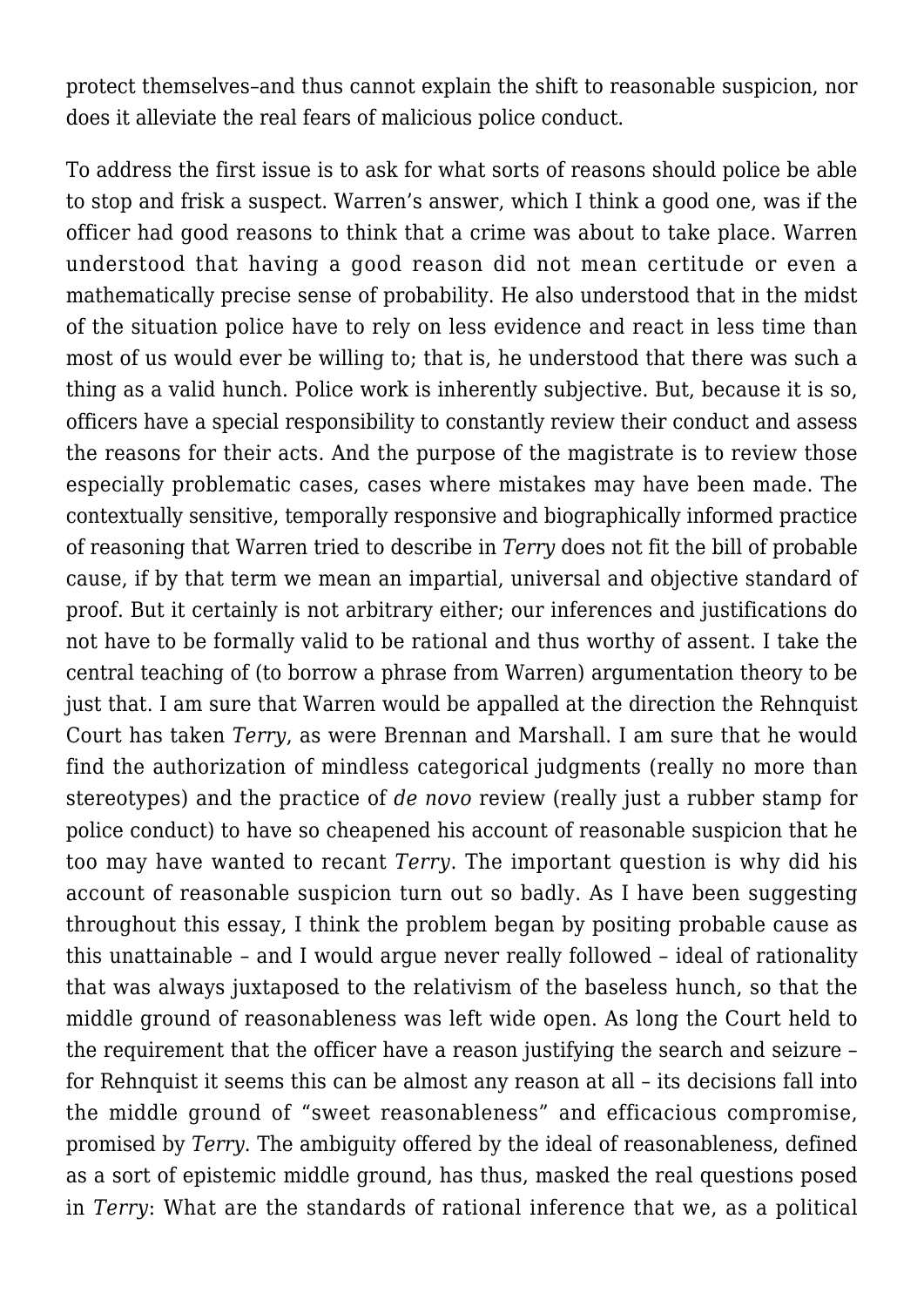community founded on the ideals of freedom, equality and truth, believe to be necessary to justify police conduct in particular situations and how should we evaluate those inferences? That is, *Terry* should have been taken as the first step in formulating of justification hierarchy, a hierarchy that could be used as a guide to determine the sorts of reasons, the types of evidence, and the relevance of particular inferences necessary to justify some application of police power (Slobogin, 1998). These are questions of rationality.

To address the second issue – the problem of malicious police conduct – we have to move beyond rationality and turn to a political conception of reasonableness. No matter how good the reasons that police have for conducting a search or seizure some forms of police conduct are simply unreasonable: for instance, the humiliation of being forced to take off your shoes and pull down your pants in public under the pretense of being searched for narcotics, being held for twentyseven hours without being charged of a crime and being told that your detention will continue until you defecate into a bucket in a room full of police officers and other airport personal, or to being forced out of your vehicle and thrown against the hood of your car hands down, legs spread for sitting too long at a stoplight, to use some recent examples of court approved stop and frisks (Saleem, 1997). What the proponents of a return to the probable cause standard miss is that the quality of the reasons driving the officers investigation, that is the question of why he or she is conducting the search, should not determine the level of dignity, security or liberty afforded to the suspect. For once we let the answer to question of why search – the rational justification underwriting the officers conduct – determine the question of how he or she should search we lose much of our ability to secure persons from malicious police conduct. The question of whether a stop or frisk is reasonable does not, then, turn on epistemic grounds (unfortunately proponents of racial profiling and coercive police tactics are not always inarticulate and irrational). Rather, to determine reasonableness the court must answer two questions: Does the police conduct involved in the search and seizure contravene the psychic and material conditions necessary for freedom, equality, and dignity – in short the requirements of full citizenship? And, secondly, is the officer's conduct proportionate to the gravity of the offense. In other words, has the officer used the least intrusive means available, or at a minimum the least intrusive means reasonably available, to conduct the stop and frisk in a manner needed to both effectively investigate the possibility of criminal activity and to protect her or his safety? In Terry, Warren treated both of these questions carefully; recognizing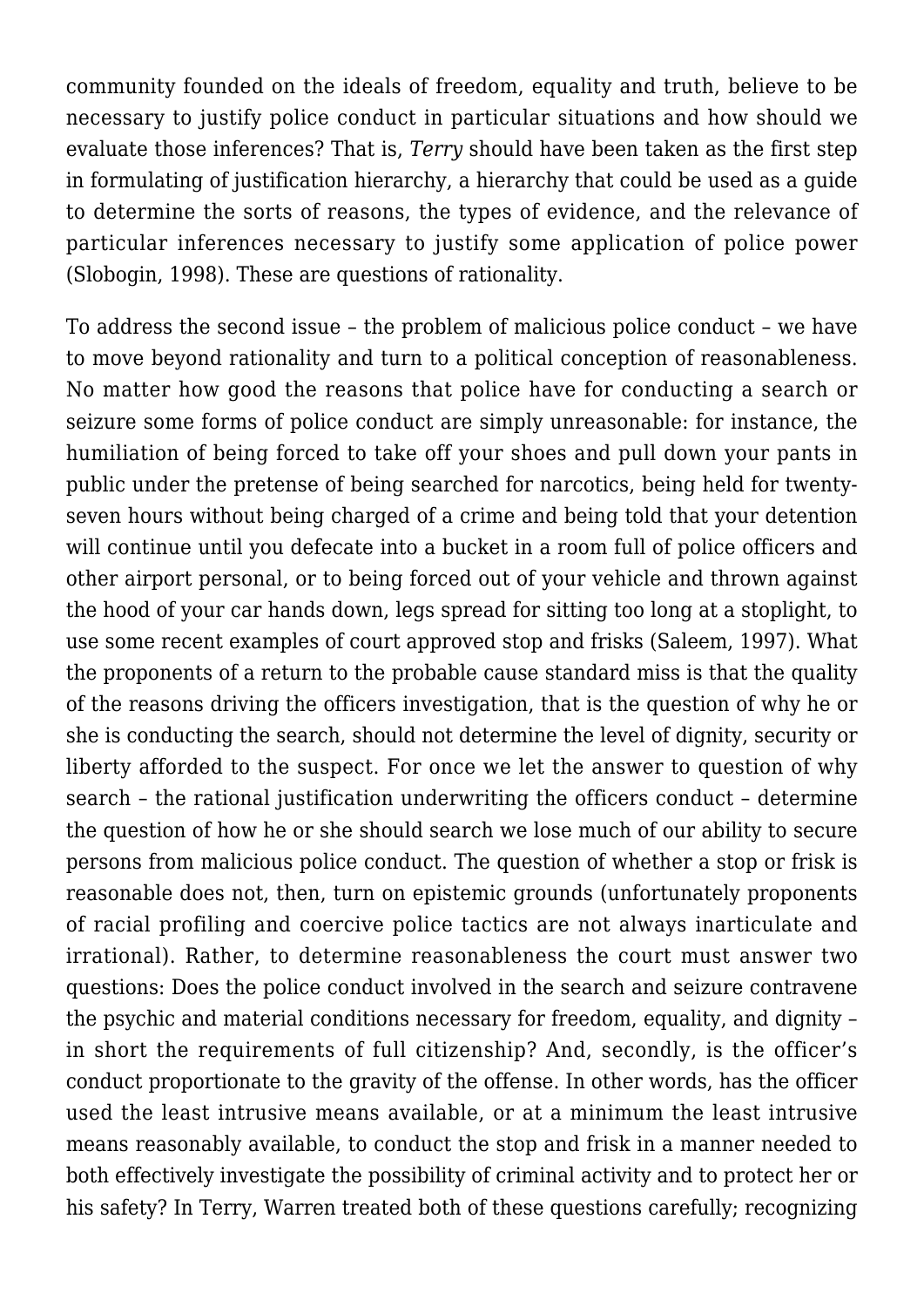that the bodily integrity and dignity of Terry and Chilton had indeed been compromised, he argued that the brief detention and surface level search of their outer clothing for weapons was indeed the least intrusive response reasonably available to Detective McFadden. Unfortunately, Warren used the term reasonable to refer to both the test for proportionality and the test of the veracity of McFadden's suspicion in deciding to stop Chilton and Terry. In doing this he sacrificed the opportunity to flesh out a standard of reasonableness robust enough to be used as the basis for challenging malicious police conduct, perhaps through administrative actions, injunctions and civil suits for discrimination. I hope that the arguments I have given here are sufficient to convince you that this mistake is much more than an issue of semantics, or at the very least this semantic and conceptual confusion has resulted in some rather grave consequences.

While many commentators have cursed the framers of the constitution for being too vague in their formulation of the Fourth Amendment, I think their solution was brilliant. By writing two grammatically freestanding clauses – a reasonableness clause that defines the parameters for the coercive power of the state from within the right of all persons to be secure from violations of the conditions necessary for personal freedom and dignity (which I understand as the essential meaning of being secure) and a warrant clause that requires that all searches and seizures would be justified by reasons that are "manifestly rational" (Johnson, 2000) – and conjoining them rather than separating them by a period, the framers set out in beautiful detail the proper relationship between the rational and the reasonable. They are freestanding ideals, distinct in nature and each demanding its own unique form of justification; yet complementary, each providing an essential check for the other.

## REFERENCES

Amar, A.R. (1998). *Terry and fourth amendment first principles*, St. John's University Law Review, 72, 1097-1131.

Crosswhite, J. (1996). *The Rhetoric of Reason: Writing and the Attractions of Argument*. Madison: University of Wisconsin Press.

Greenberg, J. Nabrit, J. Meltsner, M, Zarr,. M. & Amsterdam, A. (1968). Brief for the N.A.A.C. P. legal defense and educational fund, Inc., as amicus curiae. In: Kurland, P. and Casper, G. (Eds.), *Landmark Briefs and Arguments of the Supreme Court of the United States: Constitutional law*, Volume 66 (pp. 565-645)